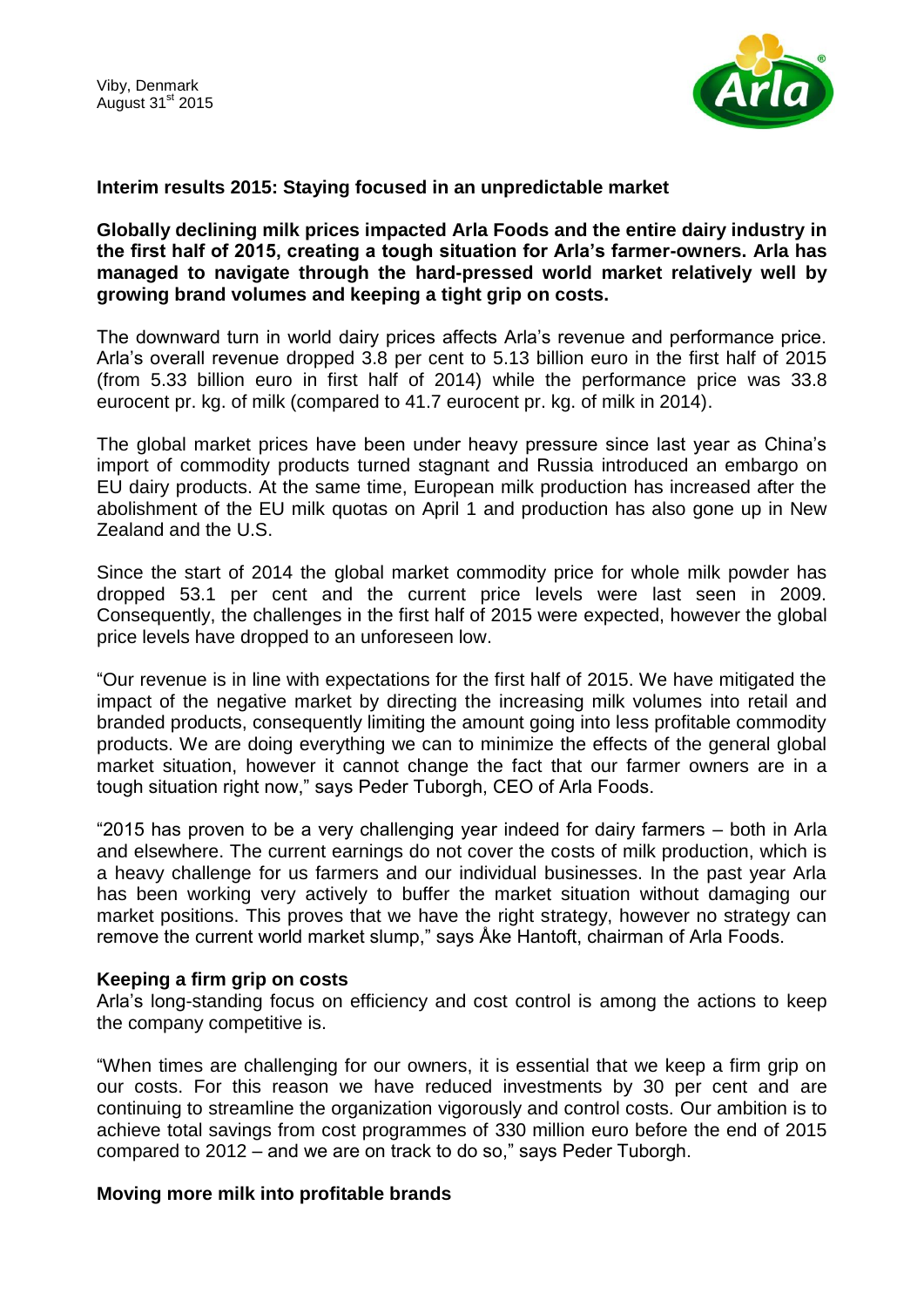The downturn of the global commodity market, the increasing milk volumes and a performance price under pressure all underline the importance of building strong brands and moving volumes into valuable retail positions.

During the first half of 2015, Arla has achieved a volume-driven revenue growth of the three global brands Arla®, Lurpak® and Castello® of 2.4 per cent.

"Even when our milk intake has increased by 7 per cent we have managed to keep our industry trading sales share at 20-22 per cent while moving more milk into branded retail sales and food service. Lurpak is doing especially well, winning market shares and growing sales in key markets in Europe, Middle East, Latin America and beyond. We need to grow our three global brands significantly, as outlined in our strategy, and we are targeting volume-driven revenue growth of three to five per cent in 2015," says Peder Tuborgh.

#### **Profitable growth outside EU**

An important part of Arla's strategy is to accelerate growth outside our European core markets.

"With the exception of Russia that is still opting not to import quality products from the EU, our business in growth markets outside the EU is progressing according to plan. Our branded sales in China will double this year, and our volume-driven revenue growth in the Middle East and Africa of 15 per cent is strong and contributes to our international business being a highly profitable business group in Arla," says Peder Tuborgh.

#### **Expectations for the full year**

Arla's profit in the first half year accounts for 2.3 per cent of the company's revenue, but for the full year profits are expected within the range 2.7 – 3.0 per cent. Revenue for the full year is expected to reach 10.2 – 10.3 billion euro.

"The global dairy market has rarely been as unpredictable as now, and unfortunately 2015 is proving to be as challenging as we anticipated. Our long-term view is that the market will turn again in the first half of next year, which is why we will stay focused on our strategic agenda," says Peder Tuborgh.

Facts – key figures:

# **Income statement**

(EUR million)

|                              | HALF-YEAR 2015 | HALF-YEAR 2014 | Development |
|------------------------------|----------------|----------------|-------------|
| <b>REVENUE</b>               | 5,127          | 5,330          | $-203$      |
| <b>Production costs</b>      | $-3.948$       | $-4.239$       | $+291$      |
| <b>Gross profit</b>          | 1,179          | 1,091          | $+88$       |
| Sales and distribution costs | $-779$         | $-689$         | -90         |
| Administration costs         | $-234$         | $-259$         | $+25$       |
| Other items                  | 0              | 53             | $-53$       |
| <b>EBIT</b>                  | 166            | 196            | $-30$       |
| <b>Financial items</b>       | $-27$          | $-41$          | $+14$       |
| Tax                          | $-17$          | -5             | $-12$       |
| Minority share               | -6             | -3             | -3          |
| <b>PROFIT FOR THE PERIOD</b> | 116            | 147            | $-31$       |